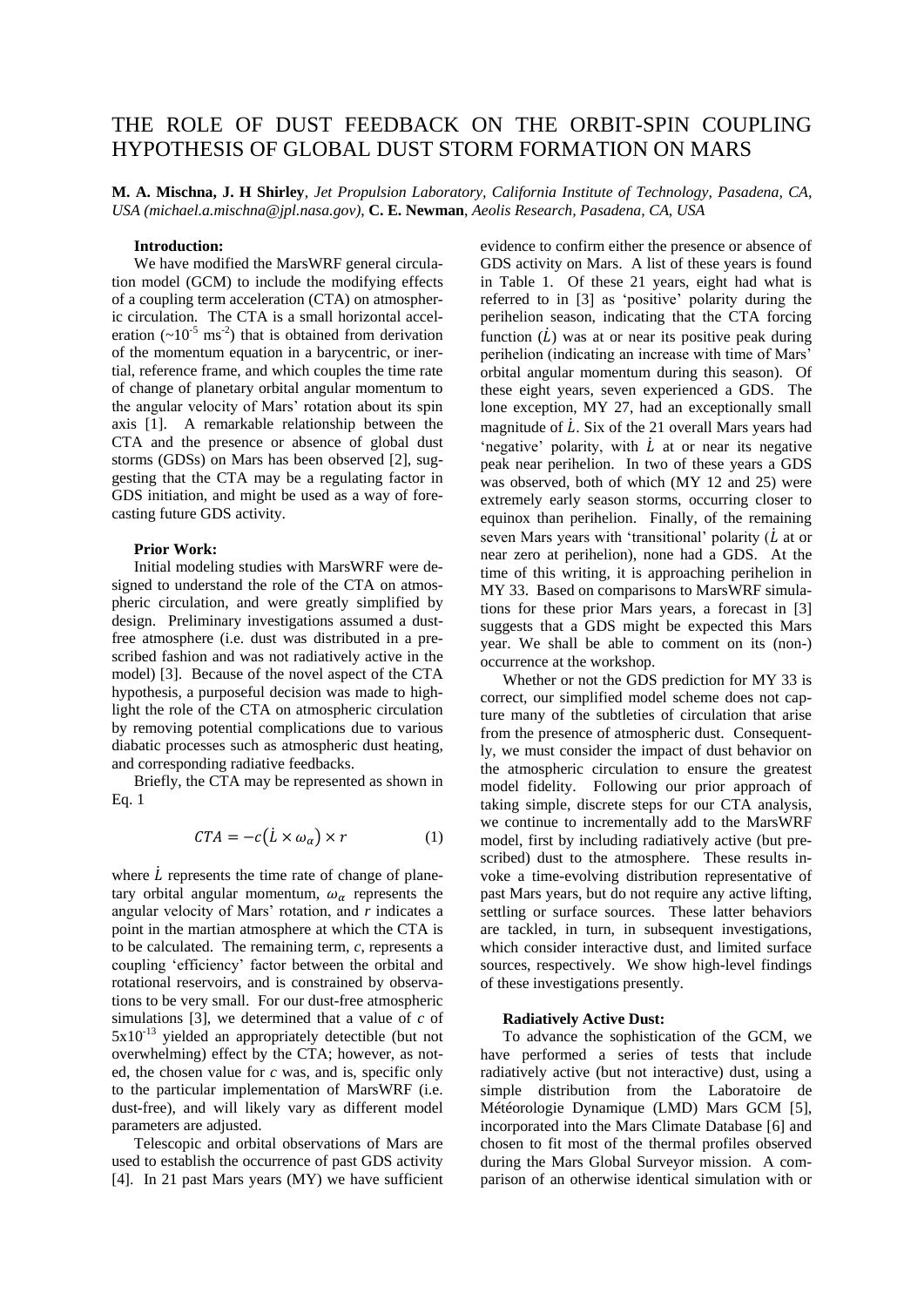without dust is shown in Figure 1. The overturning circulation in the dust-free scenario is comparatively shallow in comparison to a simulation including dust, due to the absence of radiative heating effects of dust in the dust-free model run, which will 'inflate' the warmer atmosphere. This is a clear indication that the dust-free atmosphere is a gross simplification of what we should expect in the real martian atmosphere.

A series of tests (not shown) have been performed with radiatively active dust, over a range of putative efficiency factors, and are compared to similar tests performed for dust-free atmospheres. These comparisons do show an influence by atmospheric dust, even in the absence of the CTA. Interestingly, the presence of dust in the atmosphere appears to reduce global mean wind magnitude and, correspondingly, modifies the distribution of surface stresses (Figure 2), with an overall reduction across most of the surface.

Although limited, dust opacity data is also available from TES limb observations for MY 24-27, covering both 'clear' atmospheres as well as the MY 25 GDS. Future investigations will use these data to refine our radiatively active dust investigations.

## **Interactive Dust:**

We next address interactive dust, having run the MarsWRF GCM with parameterized dust lifting following the approach used in [7]. Briefly, two separate parameterizations are used to raise atmospheric dust, one for dust devil lifting and one for wind stress lifting. The former is responsible for 'background' dustiness, and is tuned to match globally averaged  $T_{15}$  temperatures in the low and midlatitudes  $(T_{15}$  temperatures are a vertically weighted temperature that mimics observations taken by the Viking IRTM instrument in the  $15 \mu m$  band). Once properly tuned to achieve proper seasonal background dustiness, wind stress lifting is added, which consists of a parameter to scale the amount of lifted dust, and a threshold wind stress (set, in our model, to 0.036 Pa), above which surface dust can be lifted into the atmosphere. Proper tuning of these parameters allows for the occurrence of GDS (defined as producing sustained global  $T_{15}$  temperatures >210 K) in the appropriate season and of the appropriate magnitude. From this, we can assess the added influence of the CTA.

*Control Runs:* Figure 3 shows MarsWRF results for a 28-year simulation from MY 8 to MY 35 that includes interactive dust, but does not include the CTA. This serves as a 'control' run for interactive dust comparisons (the four panels are identically structured, each illustrating seven consecutive years, for clarity). The stark rise in  $T_{15}$  surface temperature around southern summer  $(L_s=250^\circ)$  is highly repeatable year after year, and is seen in all model years with only slight variation. This shows the repeatability of MarsWRF behavior, and is specific to the

choice of tuning parameter(s) which initiate dust storm activity at approximately the right season. However, the annual occurrence of GDS is clearly not representative of the observed behavior of the martian atmosphere, which sees only occasional GDS activity.

*CTA Runs:* By comparison, Figure 4 shows a 28 year simulation which includes the CTA. Two important things are observed in these runs in contrast to Figure 3. First, the timing of storm initiation is more highly variable, which reflects the influence of the variable phasing of the CTA each year. Second, there is significantly greater variability in the magnitude of the established storm, ranging from strong GDS activity (e.g. MY 12, 15, 25) to more modest regional-type storms with  $T_{15}$  <210 K (e.g. MY 14, 18, 27).

The results of our preliminary interactive dust simulations are encouraging, albeit inconclusive. Perhaps the most satisfying behavior of the CTA runs is the large interannual variability that more accurately mirrors observations. Furthermore, we note that some of the warmest  $T_{15}$  temperatures occur in years in which GDSs were actually observed (e.g. MY 12, 15, 25). We are continuing to explore the interplay between CTA and the dust lifting parameters as a means of refining this type of observation.

### **Surface Dust Reservoirs:**

Thus far, we have assumed an infinite source of dust at the surface, which allows dust to be endlessly lifted when conditions allow (i.e. surface stresses exceed the chosen surface stress threshold for lifting). This is assuredly inaccurate, as dust is a limiting resource for the initiation and growth of GDS. We have evidence of albedo changes following GDS which suggest dust is scoured from certain primary sites and redistributed elsewhere [8]; however, with infinite surface sources, the majority of atmospheric dust will be derived from just a few select sitesthose with the greatest surface stresses, in contrast to observations.

We may mitigate this issue by considering dust on the surface to be a finite resource. Once a particular source region is exhausted, subsequent dust lifting must occur from other secondary or tertiary locations not yet depleted. Additionally, finite dust reservoirs require us to consider the role of dust sedimentation in our model. With infinite reservoirs, dust sedimentation may be ignored, but with a finite source, replenishment of specific regions, and the timescale on which such replenishment occurs plays a critical role in GDS formation. Simulations with finite dust sources are ongoing and are discussed in [9].

#### **Summary:**

We are continuing our assessment of the potential role the CTA may have on atmospheric circula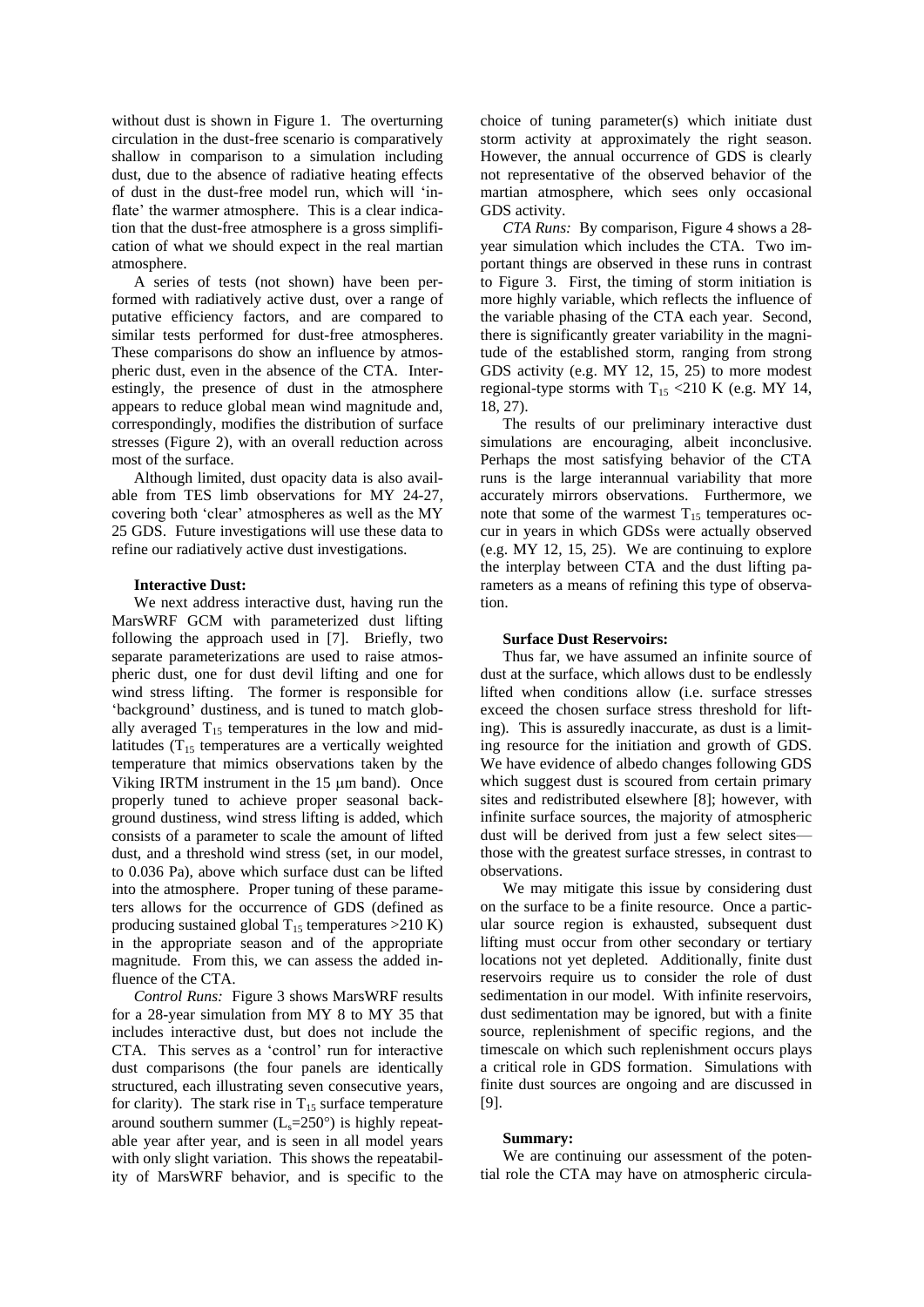tion and on the establishment of GDS on Mars. Prior work set aside the role of atmospheric dust as a simplifying measure, and revealed a remarkable correspondence between the CTA and GDS activity. Presently, we are assessing the feedback-like role of atmospheric dust itself on continued growth and sustenance of GDS. We have proceeded in a stepwise fashion, introducing incremental changes in the model so as to characterize the key components of the dust system. Radiatively active, but noninteractive atmospheric dust shows interesting behavior in our simulations, and points to the dependence of the coupling 'efficiency' factor on the atmospheric state. We suggest modifications to our prior value of '*c*' for a model with radiatively active dust.

With additional complexity, we can simulate interactive dust lifting and sedimentation, which adds an additional fidelity to our model. Interactive dust simulations with CTA show better interannual variability than without. Finally, by incorporating limited dust reservoirs on the surface, we have begun to develop a relatively realistic scenario that requires us to convolve both the CTA and dust availability into our model of GDS initiation. This illustrates the heretofore ignored (by us) fact that, regardless of the

efficacy with which dust may be lifted, given the magnitude of the local surface stress, if there is no dust to lift, nothing will happen. Future studies will examine the nexus of these two components to identify potentially important lifting sites as well as refinements to putative stress lifting thresholds and coupling efficiencies.

**References:** [1] Shirley, J.H., https://arxiv.org/abs/ 1605.02707 [2] Shirley, J.H., Icarus 252, 128-144, 2015 [3] Mischna, M.A. and J.H. Shirley, https://arxiv.org/abs/ 1602.09137 [4] Zurek, R.W. and L.J. Martin, J. Geophys. Res. 98, 3247-3259, 1993 [5] Forget, F. et al., J. Geophys. Res. 104, 24155-24175, 1999 [6] Millour, E. et al., EPSC 2015-438, 2015 [7] Newman, C.E. and M.I. Richardson, Icarus 257, 47-87, 2015 [8] Szwast, M.A. et al., J. Geophys. Res. 111, 2006. [9] Newman, C.E. et al., 6 th MAMOW (*this workshop*)

**Acknowledgements:** This work was performed at the Jet Propulsion Laboratory, California Institute of Technology, under a contract from NASA. Funding from NASA's Solar System Workings Program is gratefully acknowledged. Government sponsorship acknowledged. © 2016, California Institute of Technology.

*Table 1:List of all years with known presence or absence of GDS activity, and seasonal start date of all GDS.*

| <b>GDS Years</b> |                  | Non-GDS Yea  |
|------------------|------------------|--------------|
| Mars Year        | <b>GDS</b> Start | Mars Year    |
| [Earth Year]     | Date $(L_s)$     | [Earth Year] |
| [1924]<br>$-16$  | 310              | [1939]<br>-8 |
| [1956]           | 249              | [1975]<br>11 |
| [1971]<br>9      | 260              | [1986]<br>17 |
| 10<br>[1973]     | 300              | [1988]<br>18 |
| 12<br>[1977]     | 204, 268         | [1998]<br>23 |
| [1982]<br>15     | 208              | [2000]<br>24 |
| [1994]<br>21     | 254              | [2003]<br>26 |
| [2001]<br>25     | 185              | [2005]<br>27 |
| [2007]<br>28     | 262              | [2009]<br>29 |

| <b>GDS Years</b> |                  | <b>Non-GDS Years</b> |
|------------------|------------------|----------------------|
| Year             | <b>GDS</b> Start | Mars Year            |
| Yearl            | Date $(L_s)$     | [Earth Year]         |
| 19241            | 310              | [1939]<br>-8         |
| 19561            | 249              | 11<br>[1975]         |
| 19711            | 260              | [1986]<br>17         |
| 19731            | 300              | 18<br>[1988]         |
| 19771            | 204, 268         | [1998]<br>23         |
| 19821            | 208              | 24<br>[2000]         |
| 19941            | 254              | [2003]<br>26         |
| 20011            | 185              | [2005]<br>27         |
| 20071            | 262              | [2009]<br>29         |
|                  |                  | [2011]<br>30         |
|                  |                  | [2013]<br>31         |
|                  |                  | 32<br>[2015]         |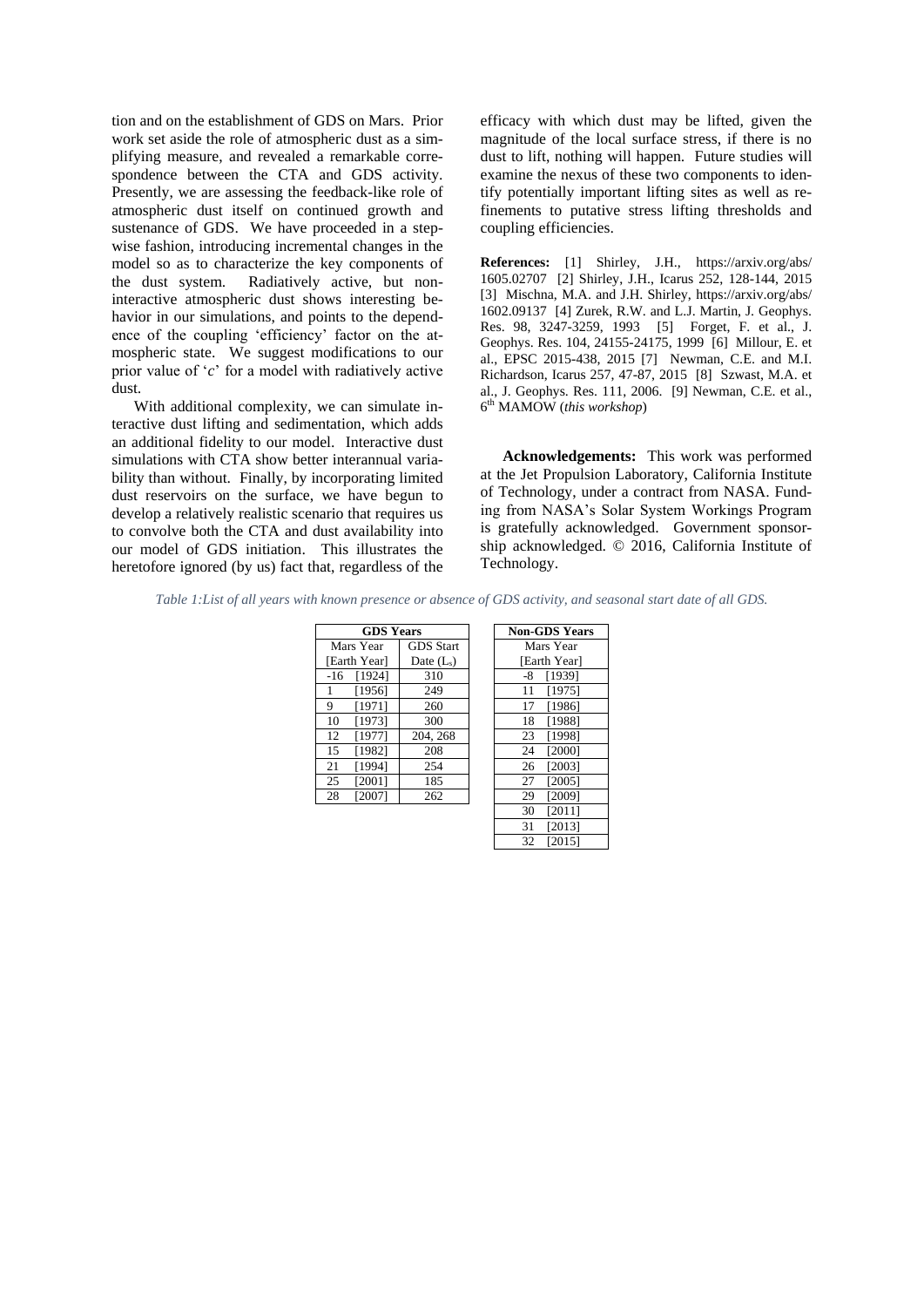

*Figure 1: Zonal mean meridional mass streamfunction during aphelion season (averaged over L<sub>s</sub>=70-90<sup>o</sup>) with (left) no radiatively active dust and (right) radiatively active dust. Streamfunction units are 10<sup>9</sup> kg/s. Positive values indicate counterclockwise circulation in this perspective.*



*Figure 2: Model-derived daytime surface stresses during perihelion (L<sub>i</sub>=250-270<sup>o</sup>) for (left) simulation with no radiatively active dust, and (middle) radiatively active prescribed dust. (Right) Difference between the two simulations (dust minus no dust). Homogeneous band poleward of ~60N is in northern winter, where there are no daytime hours.*



*Figure 3: T<sup>15</sup> temperature as a function of season for MY 8-34 with parameterized wind stress and dust devil lifting and radiatively active dust using a wind stress lifting parameter,*  $\alpha_N$ , of  $4 \times 10^{-5}$  and excluding CTA accelerations. Dashed line